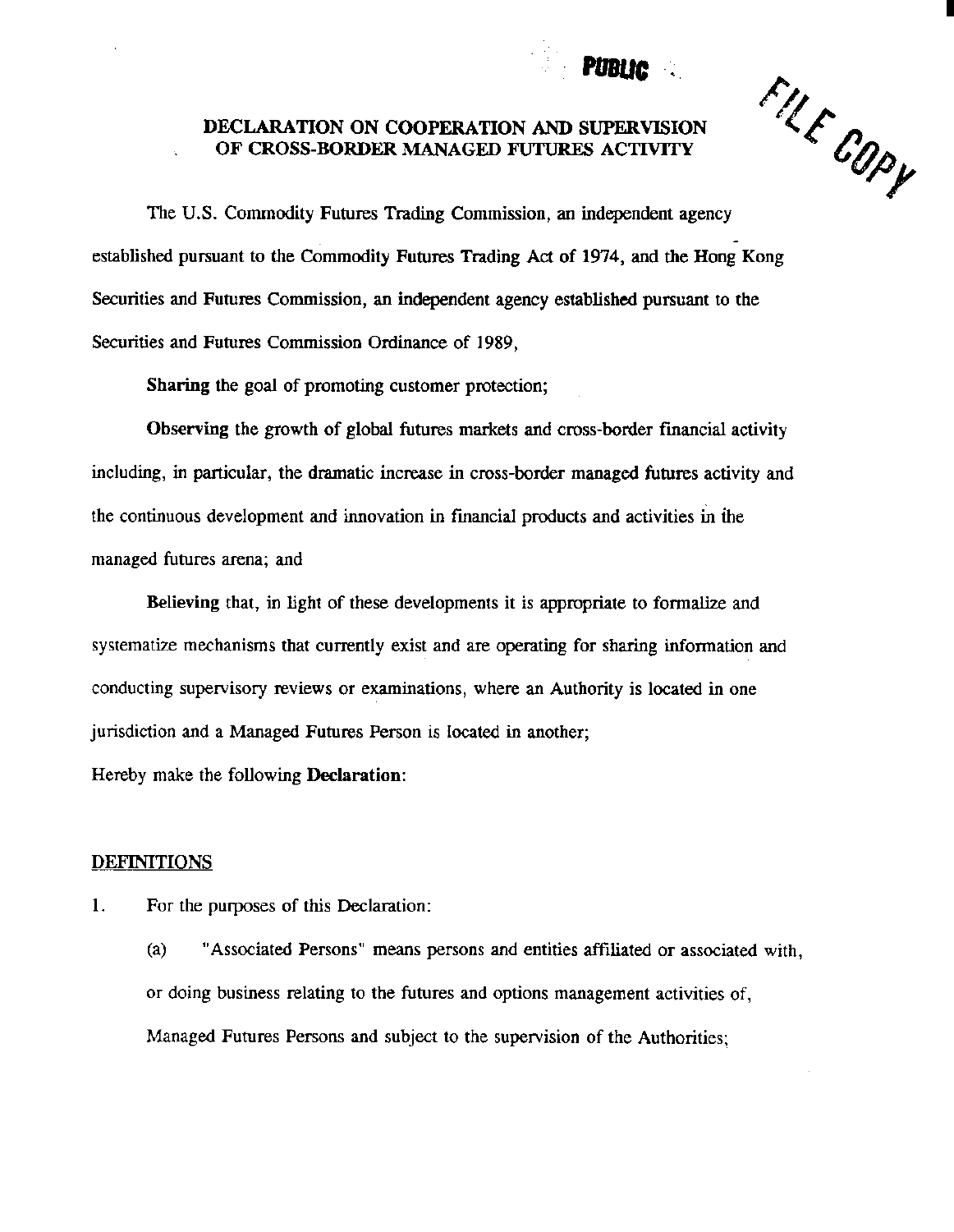(b) "Authority" means the Commodity Futures Trading Commission ("CFfC") or the Hong Kong Securities and Futures Commission ("SFC");

I

(c) "Books and Records" means documents, books and records of, and other information about, Managed Futures Persons;

(d) "Dual Registrants" means Managed Futures Persons tliat are authorized by, registered with or subject to the supervision of both Authorities or who are authorized by or registered with one Authority and manage or advise funds authorized by the other Authority;

(e) "Inspection Report" means a report, prepared by an Authority, summarizing the results of a review or examination of a Managed Futures Person;

(f) "Inspecting Authority" means the Authority performing an On-Site Inspection;

(g) "Host Authority" means the Authority in whose jurisdiction a Managed Futures Person is situated;

(h) "Managed Futures Persons" means commodity trading advisors and commodity pool operators subject to the respective laws and regulatory requirements of the United States or Hong Kong, and their Associated Persons;

(i) "On-Site Inspection" means any review or examination by the Inspecting Authority, at the premises of the Managed Futures Person, of the Books and Records and premises of the Managed Futures Person.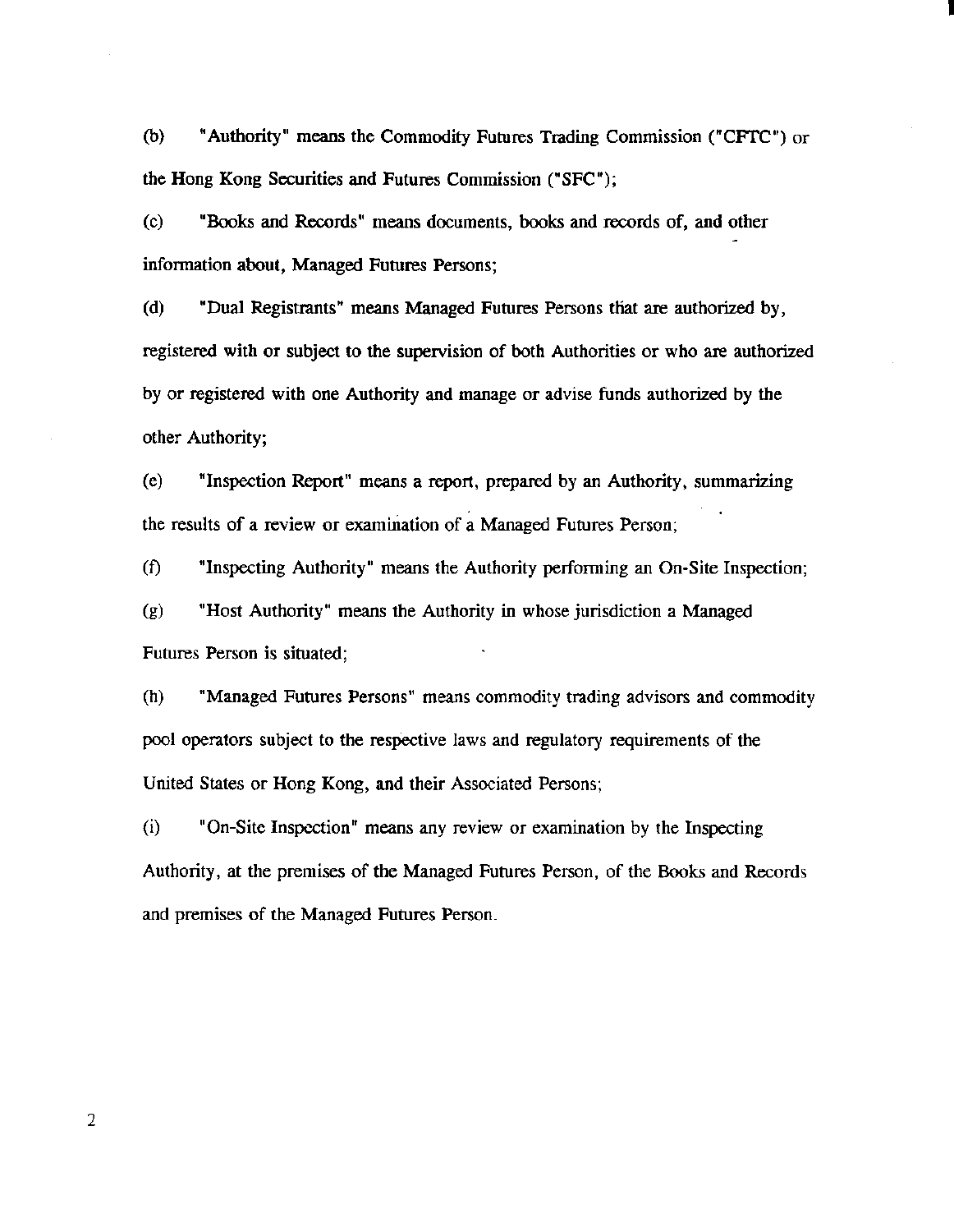#### SCOPE OF SUPERVISORY COOPERATION

- 2. The Authorities intend to provide to each other the fullest possible cooperation in assisting in the enforcement of their respective laws and regulatory requirements governing Managed Futures Persons. It is anticipated that such cooperation will include assistance in the oversight of Managed Futures Persons located in the jurisdiction of a Host Authority and subject to the regulatory oversight of the other Authority.
- 3. Assistance under this Declaration may include:
	- (a) exchanging information concerning Managed Futures Persons; and
	- (b) assisting in the conduct of On-Site Inspections of Managed Futures' Persons.
- 4. The Authorities intend to keep each other advised of significant changes in the laws and regulatory requirements relevant to their cooperation under this Declaration. Nothing in this Declaration limits, expands or affects the respective jurisdictions of the Authorities.
- *5.*  To facilitate cooperation under this Declaration, the Authorities hereby designate contact persons as set forth in Attachment A.

#### EXCHANGE OF INFORMATION

6. The Authorities intend to provide each other, and update on a regular basis, a list identifying the names of Dual Registrants.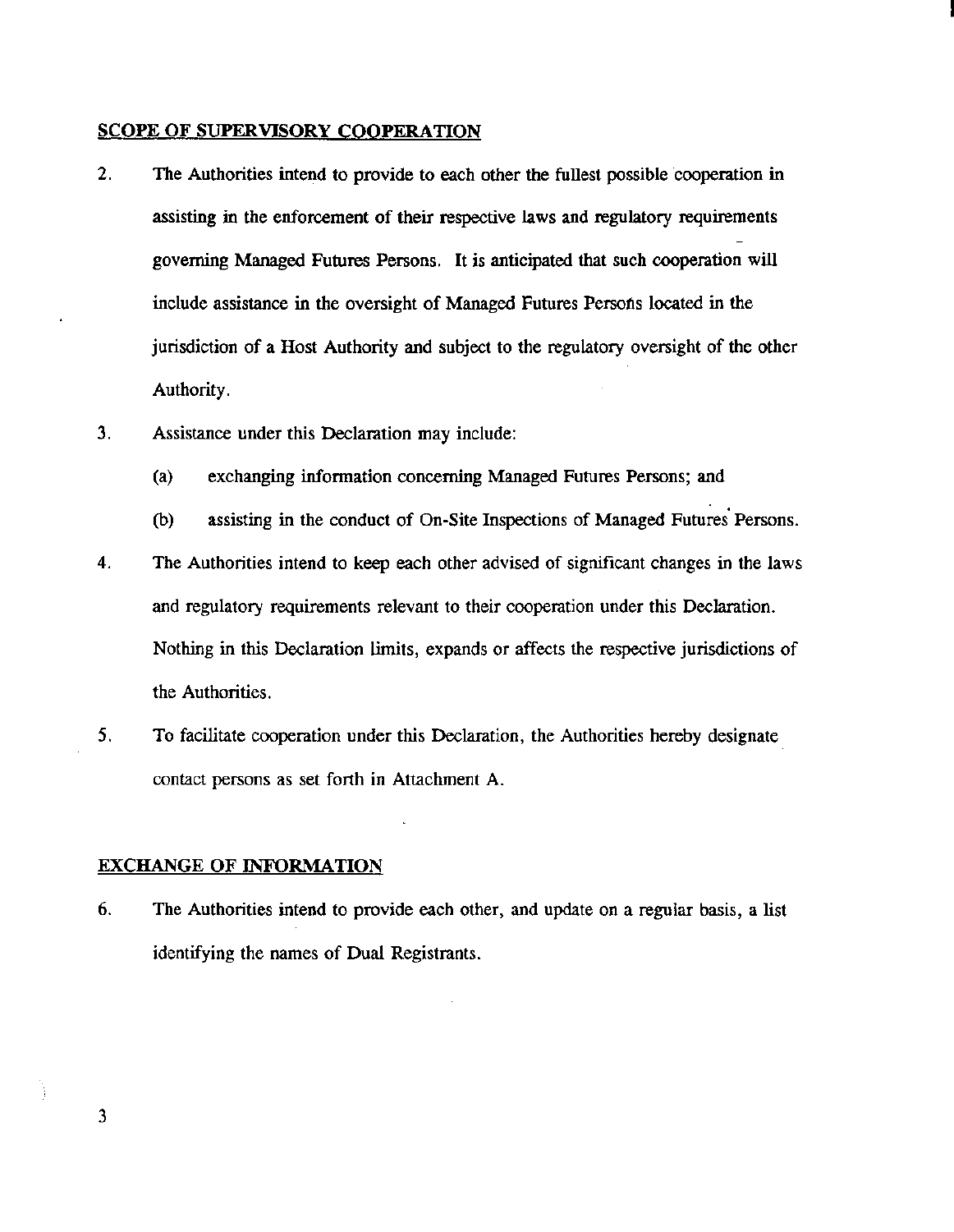7. Each Authority intends to notify the other of the commencement of a review or examination of a Dual Registrant identified on the list referred to in Paragraph 6 above.

I

- 8. The Authorities intend to provide to each other, on a routine basis and without advance request, copies of Inspection Reports of Dual Registrants.
- 9. Each Authority intends to provide the other, upon request and consistent with the laws and regulatory requirements which govern it, assistance in obtaining information concerning the contents of public and non-public Books and Records relating to Managed Futures Persons. Such assistance may include, without limitation:
	- (a) cooperation and consultation in reviewing, interpreting and analyzing such Books and Records and Inspection Reports; and
	- (b) obtaining information from the officers, directors, and other personnel of Managed Futures Persons.
- 10. Each Authority intends, upon request and consistent with the laws and regulatory requirements which govern it, to provide other information located in its jurisdiction that may be relevant to the other Authority's review, examination or detenninations pertaining to registration or authorization status of Managed Futures Persons.

#### **INSPECTIONS**

11. The Authorities intend to comply with the following procedure for an On-Site Inspection: The Inspecting Authority will notify the Host Authority of its intent to perfonn an On-Site Inspection in the jurisdiction of the Host Authority by providing a

4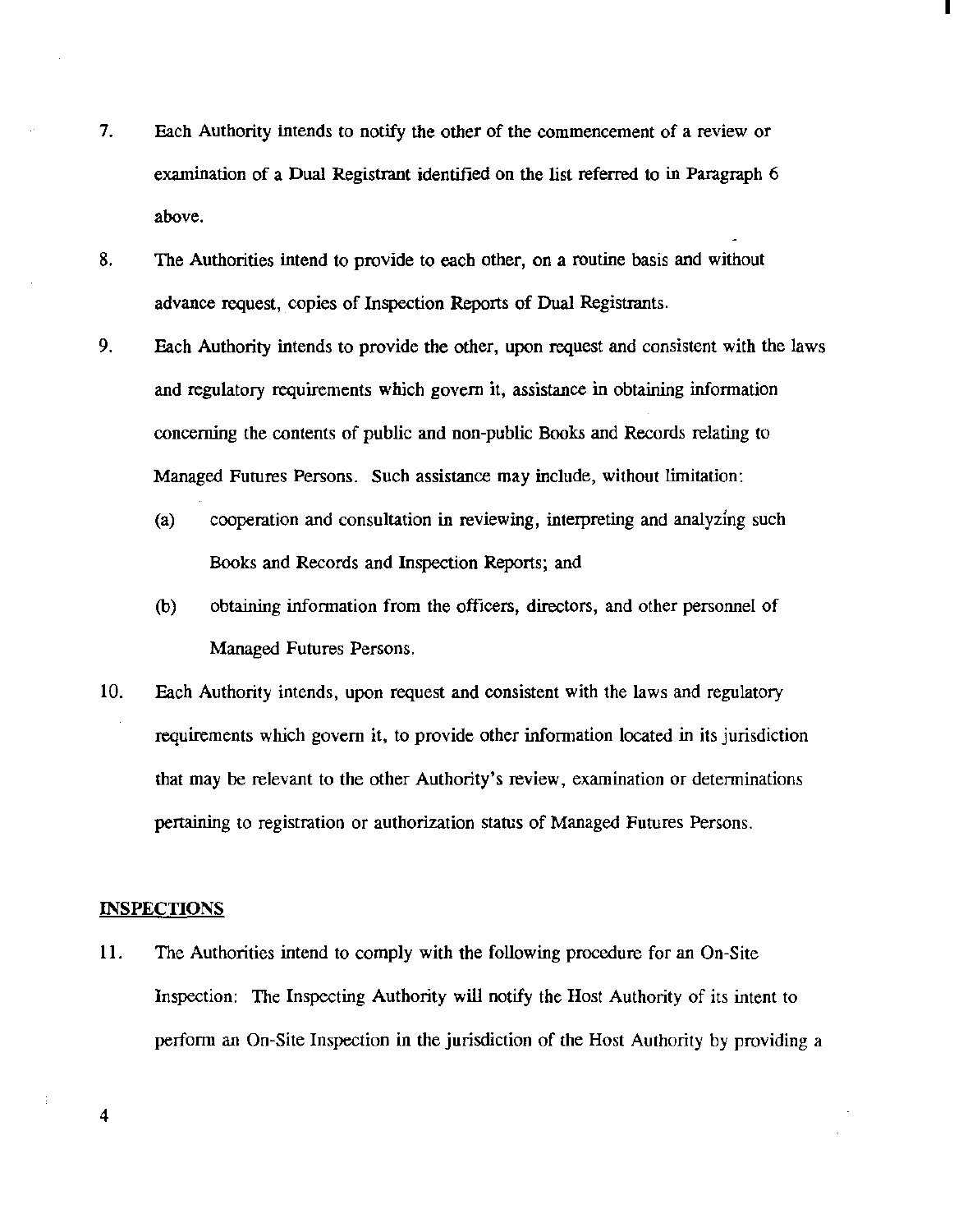copy of the notice or request for Books and Records that it issues to the Managed Futures Person prior to the time that such notice or request is issued. In routine reviews or examinations, the Inspecting Authority will provide notice to the Host Authority one week prior to the Inspecting Authority's notification of the Managed Futures Person. In routine reviews or examinations, two weeks prior notice will be given to the Managed Futures Person of the On-Site Inspection. In other cases, the Authorities may agree to vary these notice periods.

I

- 12. In its discretion, the Host Authority may accompany the Inspecting Authority during the On-Site Inspection and, to the extent permitted by law, assist in all aspects of the On-Site Inspection. Such assistance may include, without limitation:
	- (a) compiling, reviewing, interpreting and analyzing Books and Records;
	- {b) interpreting and understanding the internal controls and other procedures of the Managed Futures Person; and
	- (c) obtaining such other information as may be relevant to the On-Site Inspection.

#### APPLICABILITY OF MOU

- 13. This Declaration is being made within the framework of the Memorandum of Understanding, dated October 5, 1995 (the "MOU"), between the CFTC and the SFC, and nothing contained herein modifies or amends the MOU.
- 14. Materials and information provided hereunder are to be kept confidential and governed by the provisions of Section 3.6 of the MOU.